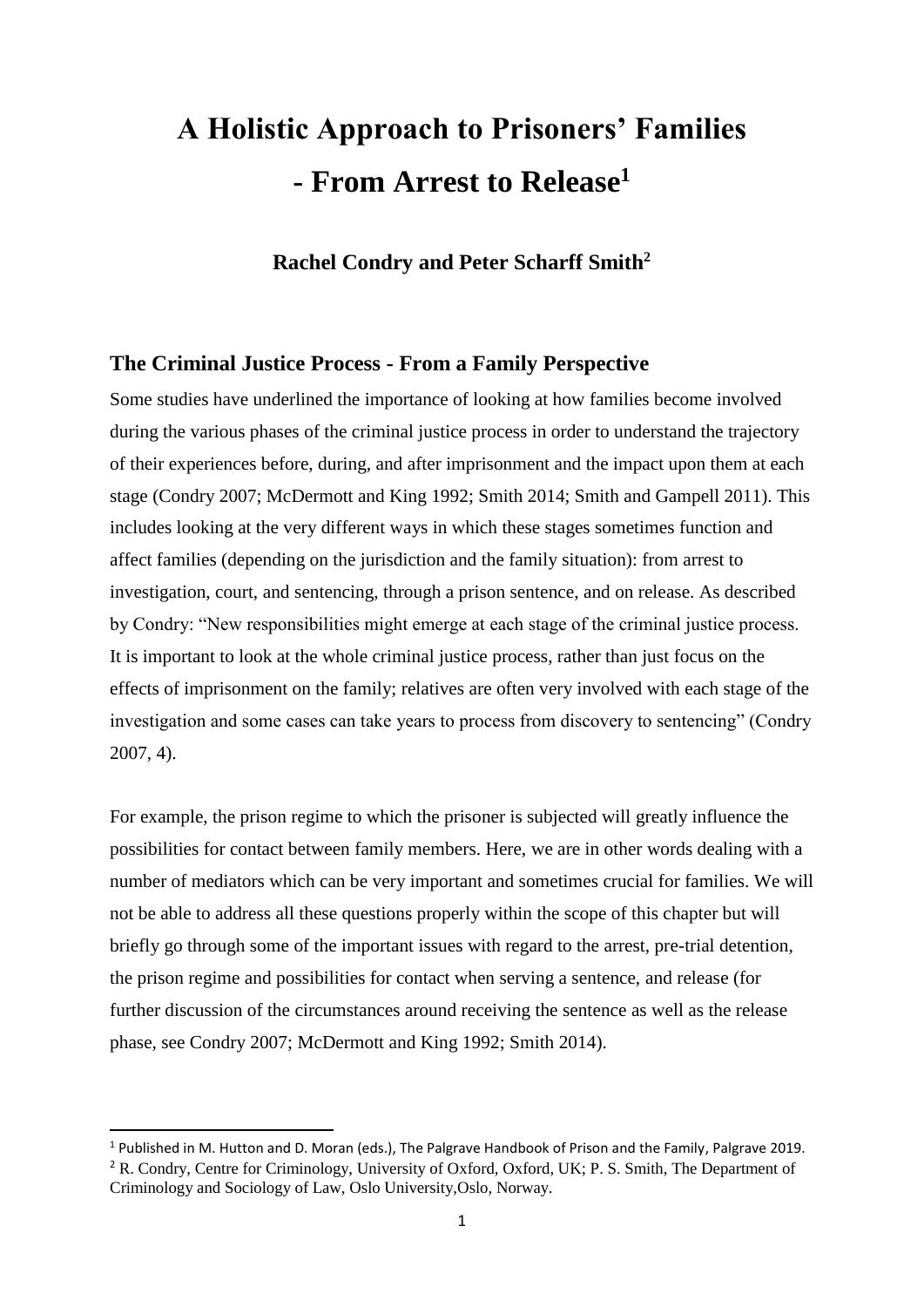## **Arrest**

It can be a violent experience for a child to see a parent being arrested, and it can leave deep marks, especially if the arrest does not take place in an appropriate manner. The child's experience is dependent on the way in which the apprehended, the relatives, and the police handle the situation (Smith 2014, 115). When the arrest does not proceed successfully - from a child's point of view - the period surrounding the arrest and remand imprisonment can "be a time of extreme shock, stress, fear, confusion and instability for children, especially if the arrest is witnessed at home" (Codd 2008, 65. See also Boswell and Wedge 2007, 62). A study from 1995 in which 30 families from Cambridgeshire in England who were affected by imprisonment were interviewed indicated that especially the early stages of the separation process can be experienced as a severe loss for the children, not least, in those situations where the arrest in itself had been a traumatic experience (Boswell and Wedge 2007, 61). Another British study based on interviews with "some forty families" found that the arrest was "a traumatic experience" (McDermott and King 1992, 51, 53). In line with other qualitative research (Christensen 1999), the study revealed that previous experience with the police was a factor determining how well families handled the situation (McDermott and King 1992, 53). A study of women prisoners and their children in the US describes how the arrest could trigger "a panicked effort to get someone to care for the children and let the children know what was happening". As described by one mother, she practically had to beg the police: "Please let me (…) make a phone call to my mother. My son is around the corner waiting on me to pick him up from school" (Siegel 2011, 111). Arrest of parents has been compared to situations where children witness assault of their parents, or when a child is witness to violence in the family (Mazza 2000, 522; Boswell and Wedge 2007, 62).

Numerous personal descriptions confirm that the arrest situation can be painful for children. A Danish girl explains:

"At the time they arrived, my sister and I were alone at home. Suddenly we heard noise downstairs and the door was kicked in. There were officers everywhere. Eight in all and dogs that barked. Our little sister was sleeping and she woke up. So my father was there and they put the handcuffs on him and we started crying. There was an officer who said that we should say goodbye. Dad took us aside and gave us 150 Kroner and said that he had done something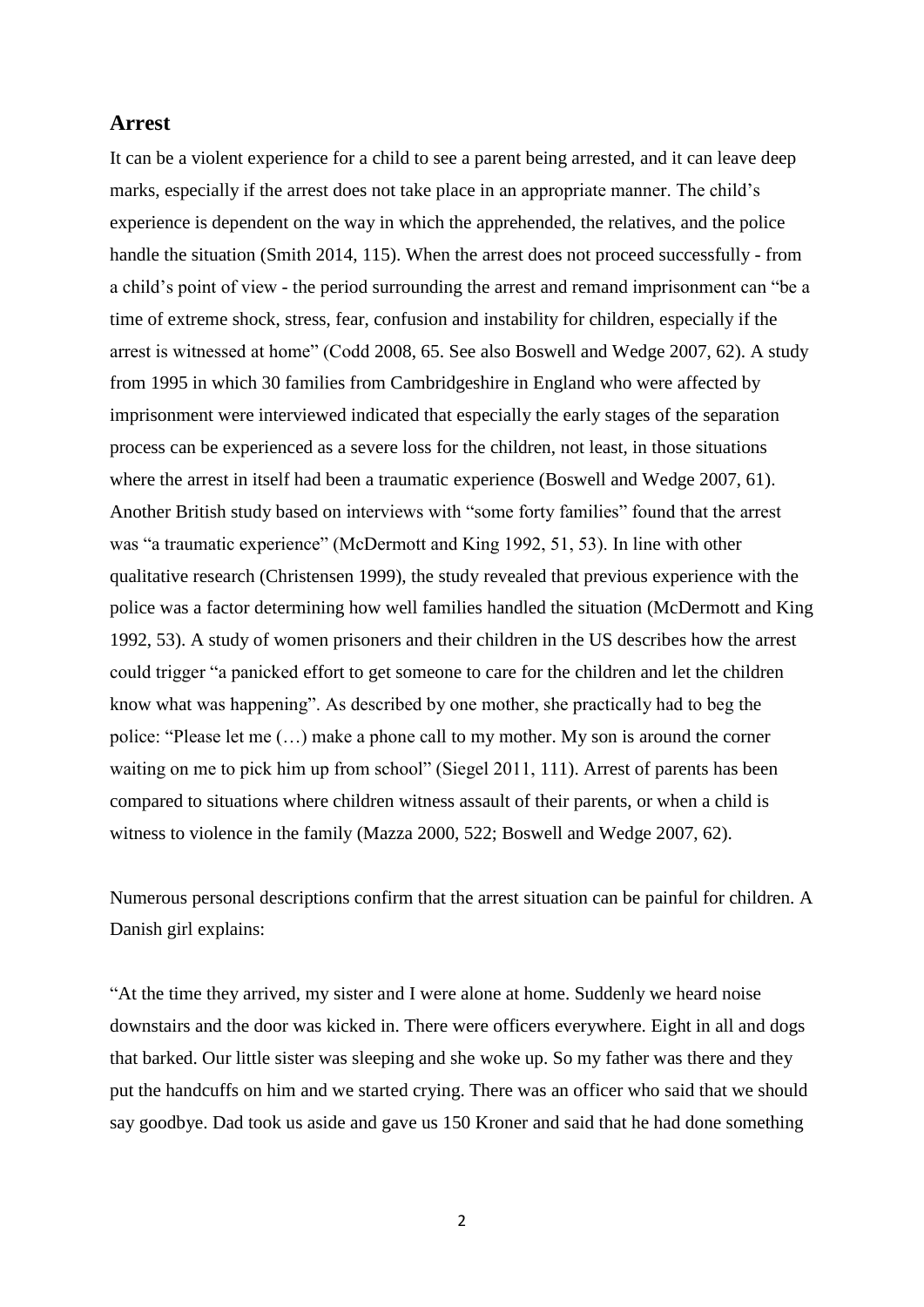stupid. He said that he would be back soon. We sobbed like crazy. That was the worst day of my life. Afterwards, all the furniture was overturned. The drawers pulled out and clothes were all over the place". (Smith 2014, 62)

In McDermott and King's qualitative study, seven out of ten home arrests involved "two or more of the following features: the arrest was accomplished by several policemen who were either armed or accompanied by Alsatian dogs; the house was ransacked; partners were taken into custody; and threatened with having their children taken into care" (McDermott and King 1992, 54). Descriptions also confirm that it can be a shocking experience for a child, who has not directly experienced the arrest, to suddenly hear about the arrest of their father at a later stage, for example, in school or in the press (Boswell and Wedge 2007, 62). The adults' (i.e. the parents, police, prison personnel, and others) handling of the situation surrounding the child of course plays an important role in the child's experience. Children of imprisoned parents are, of course, also affected by the parent or the caregivers who remain with the child or children. Bartlett et al. (2018) examine the experiences of incarcerated primary carer fathers at the point of arrest. In this Australian study, 34 imprisoned primary carer fathers were interviewed. The study found that almost half of all arrests took place in the family home, with children present in ten cases. Half of the arrests were characterized by force, a large number of police officers, or the use of weapons. The authors highlight the potential for arrest to be traumatizing for children and the importance of guidelines for police requiring consideration of the caring responsibilities of primary carers at the point of arrest which prioritize the needs of children (Bartlett et al. 2018).

Adult relatives such as the partners, spouses, and parents of prisoners are in turn also affected by arrest and what for some might be a shock at finding out about the offence. Adult relatives who are not resident with the offender might not witness the arrest, nor indeed may coresident relatives where an offender is arrested away from the home. In Condry's study of the relatives of serious offenders, some participants learnt about the offence from a telephone call or visit from the police to ask if they knew the whereabouts of offender, from social workers, media reports, or even from the victims - one wife of a man convicted of historic sex offences against children was sent a letter by her husband's victims which she handed over to social services (Condry 2007). Families can be placed in a compromised position, as possible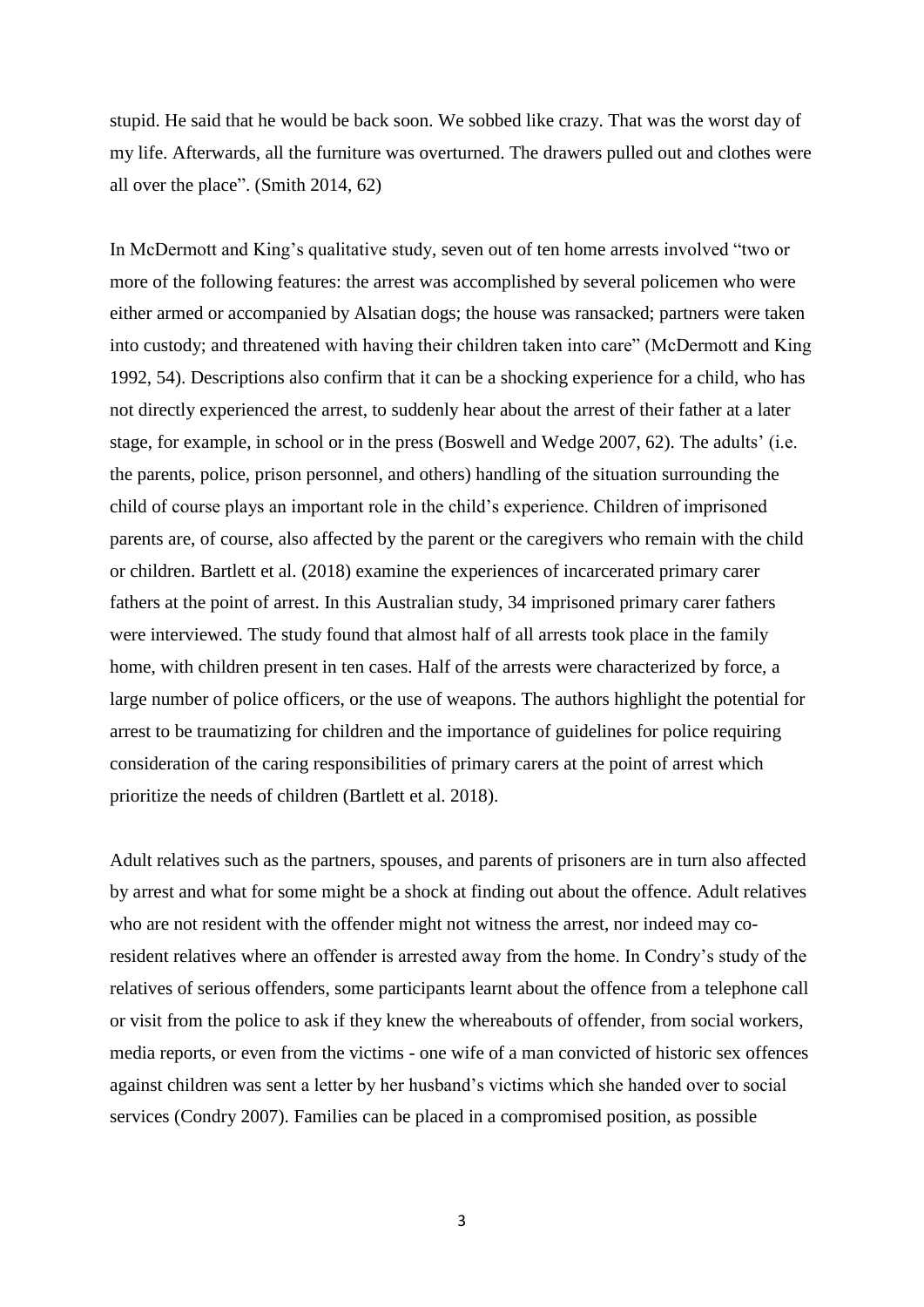sources of information about the suspect or offender (see also Goffman 2014 for an account of how family members can be put under pressure by the police) which conflicts with their desire to protect their loved one.

In Condry's study, the relatives "commonly described experiencing feelings of shock, disbelief, unreality, and feeling sick" when initially learning about the crime (Condry 2007, 26). Although the family situations, relationships, and knowledge about the offender's life and crime(s) were different, "discovery was an important turning point in the trajectories of relatives' lives; a catastrophic interruption which … left devastation in its wake" (Condry 2007, 40). Relatives described feelings of shock at the offence itself and at its anticipated consequences: "You're in a situation where you've all had this terrific shock, you're having to deal with ultimately the sentences that they get, you're having to deal with actually what they've done, which is significant. (George, son convicted of homicide, in Condry 2007, 26).

This shock manifested itself in physical symptoms for some relatives: "I can actually remember physically what I felt like that day, half dead. It's like when you've got the worst dose of the flu but double-fold, it's like you just, your limbs have got no weight but they feel dead heavy, you know, I can feel how I felt but you couldn't describe how you felt. You weren't floating, they were heavy but there was nothing in them, you were just nothing, you were just hollow. (Gill, husband convicted of sex offence, in Condry 2007, 26).

Emotionally, the relatives in Condry's study made comparisons with their feelings of loss and bereavement. As one mother said: "It's grief, a form of grieving, but you haven't got the respectability of them being dead" (in Condry 2007, 27). Similarly, a qualitative study of male partners of incarcerated women demonstrated "the shock and devastation that comes with the discovery that one's wife had committed a crime, and then with the following arrest and the initial stages of incarceration" (Einat et al. 2013, 668). The authors found that the "psychosocial effects of finding out about the crime linger well beyond the time of initial shock. Thus, although four (50%) of the participants were interviewed two years or more after they had first learned of their wives' criminal actions, they still referred to the great difficulty of discovery and its long-lasting negative impact" (Einat et al. 2013, 668).

There is very little research on how law enforcement officials themselves look at and understand the situation where a family member, such as a parent, is arrested, for example in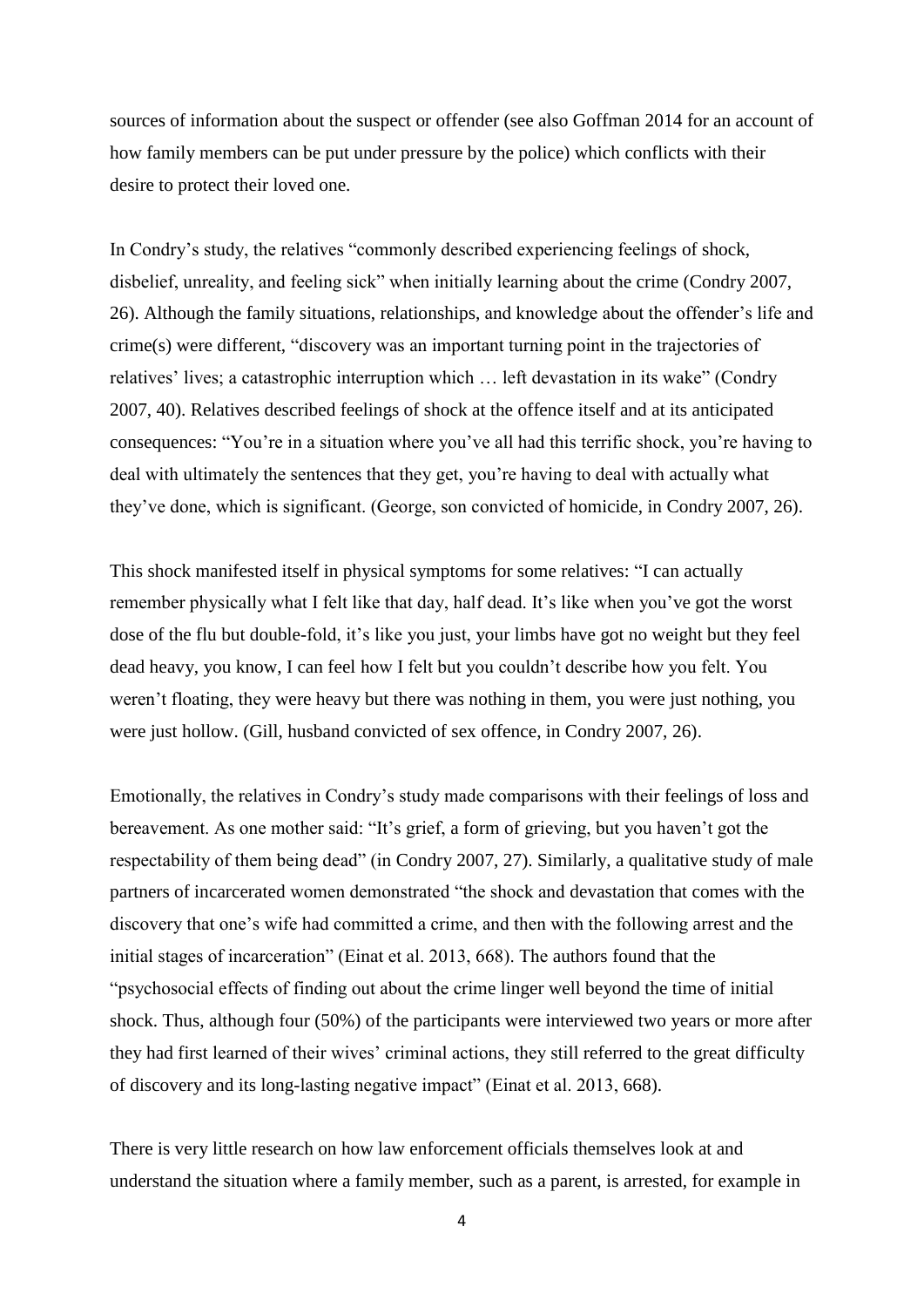front of his or her children. Limited qualitative research however suggests that such situations can be very difficult and leave a mark on police officers as well (Smith 2014, 115). Generally, research on the arrest of family members has been qualitative and has typically explored the experiences of partners and children who had a meaningful relationship with the arrested/imprisoned family member. This research has demonstrated that the arrest and the surrounding circumstances – not least police methods - can greatly affect family members and not least the children.

## **Pre-trial**

Research suggests that pre-trial detention (remand custody) can be a particularly difficult period for families facing incarceration (Smith 2014; Boswell and Wedge 2007; Christensen 1999) and again, stress afflicting the parent remaining at home can also affect the children (Murray and Farrington 2006, 726). Qualitative Danish research shows that for partners who find themselves in this situation for the first time, the rules and their lack of immediately useful experience can be overwhelming (Christensen 1999, 50). A small British qualitative study found that "the initial process of arrest and remand" was associated with disruption of the family income, disorientation, loss, and uncertainty (Codd 2008, 52). The mothers of a group of children with fathers in prison who participated in another English study in 1995 responded that it was especially during the remand imprisonment period and immediately after sentencing that they experienced a worsening of their children's behaviour and demeanour (Boswell and Wedge 2007, 62). A particular issue during pre-trial is the uncertainty and lack of knowledge of what will happen - for how long will remand imprisonment last and will the family member receive a prison sentence?

There is often a scarcity of information for close kin about detention and remand in custody of their family member. In some cases, they do not even know the reason for the remand in custody and might also have difficulty locating the imprisoned person (McDermott and King 1992, 54; Smith 2014). Furthermore, many families seem to know little about their rights regarding visitation of those in remand custody or attaining financial support from the social services. Needless to say, the situation becomes particularly absurd if close kin have not even been notified about the detention, something which the European Committee for the Prevention of Torture (CPT) in 2002 critiqued Danish Police for sometimes omitting to do (Smith 2014, 94).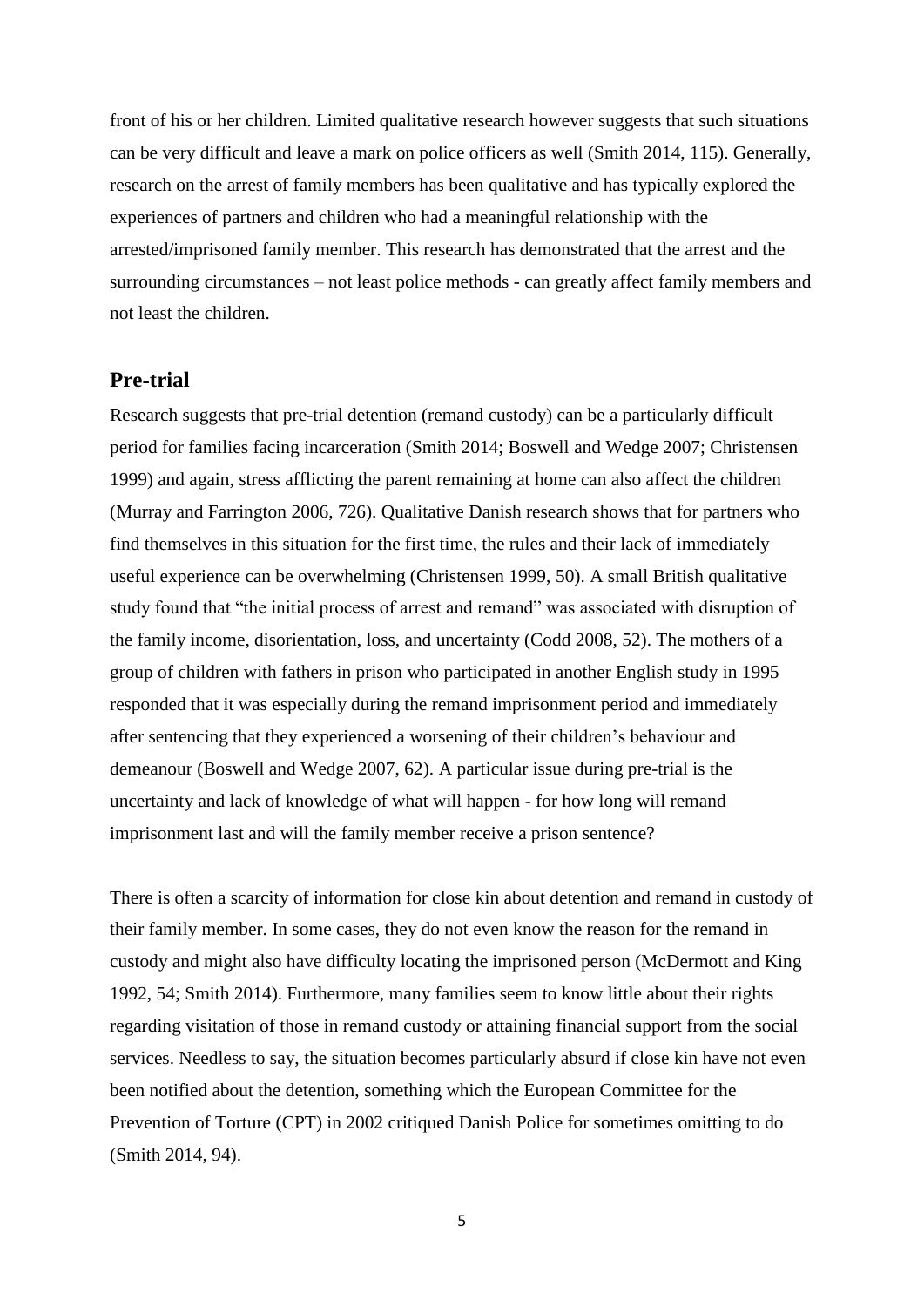Most empirical research on children of imprisoned parents and other family members of prisoners does not differentiate between the remand phase and imprisonment following a sentence. This is clearly the case with the available quantitative studies, which normally only record one category, namely "imprisonment". This naturally makes it difficult to single out the characteristics of the pre-trial phase and its potential impact. Under all circumstances of imprisonment, the way in which children can spend time with their parent changes fundamentally, and depending on the jurisdiction, the police can sometimes also influence decisions on a number of issues surrounding visits and the regime employed during the pretrial phase. Here, there seems to be a split between criminal justice systems where pre-trial detainees generally have more rights and privileges compared to sentenced prisoners (such as in England) and systems where remand prisoners tend to have fewer rights than sentenced prisoners (such as in the Scandinavian countries, see Smith 2017; Smith and Jakobsen 2017).

A particularly Scandinavian kind of problem during the remand period is the use of pre-trial solitary confinement, which has been an integral part of the system in Norway, Sweden, and Denmark for many years (Smith 2011). It is well known within research that solitary confinement and the resulting minimal access to psychological, meaningful social contact will expose prisoners to a number of negative effects including anxiety, depression, and possibly mental illness (Haney 2003; Smith 2006; Shalev 2009). It is obvious that such harmful effects can play a significant role in the prisoner's ability to function as a parent. For the children, this means that the contact with the parents can be extremely difficult and that the possibility of getting care from the parents is strongly limited (Christensen 1999, 45). Interestingly, Swedish research has shown that parents in pre-trial solitary confinement have very high levels of psychological health problems, which remain constant over time, while psychological health is gradually improved among parents under ordinary pre-trial (remand) conditions - something which the authors attribute to the lack of contact with their children and the inability to be a parent and take care of your children, which is especially evident when subjected to solitary confinement (Holmgren et al. 2007, 17, 21, 23).

Furthermore, the police in Denmark can request supervised visits during the remand period, which means that a police officer will be present during the visit in order to ensure that the case is not spoken about, which creates a very special and problematic situation for the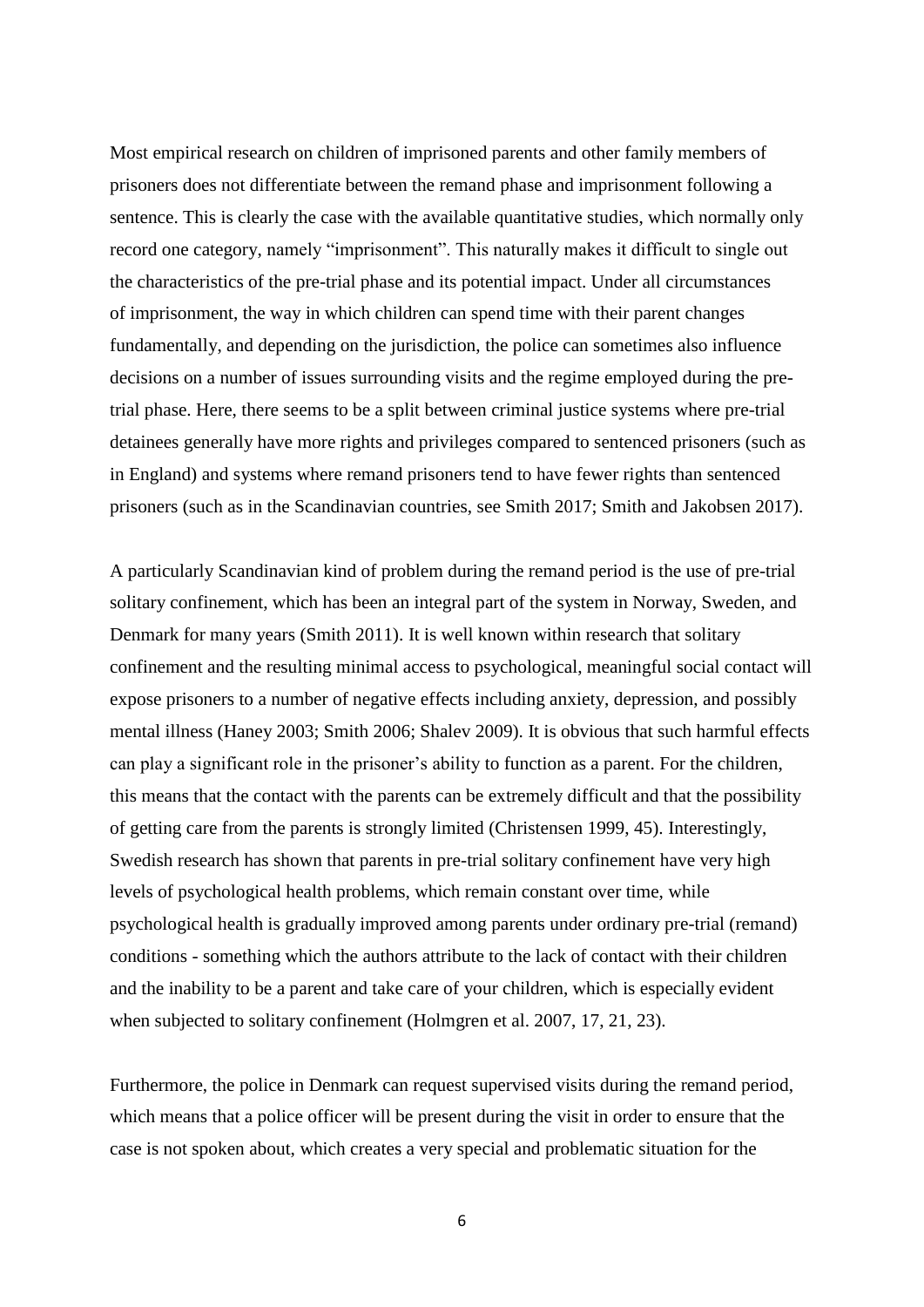children. Unfortunately, the practice of supervised visits is widespread in Denmark and between 45 and 50% of all remand prisoners are subjected restrictions on visits and other forms of contact and thereby to this practice (Smith and Jakobsen 2017).

In fact, although the practice of pre-trial solitary confinement has been reduced to a minimum in Denmark in recent years, the remand regime is nevertheless still remarkably austere in the way it prevents contact with the outside world. Pre-trial detainees are normally not allowed to use a phone and can be on remand for more than a year without ever being able to telephone family, receive unsupervised visits, and while being subjected to security control of all written correspondence as well. The latter means that it can take up three weeks for a letter to get processed and arrive, which effectively renders this form of communication useless in a situation of family crisis (Smith and Jakobsen 2017). Unsurprisingly, prisoners and their families in Denmark describe the pre-trial phase as especially stressful and much worse than the conditions and regimes for sentenced prisoners (Smith and Jakobsen 2017).

In Sweden, an astounding two-thirds of all remand prisoners are typically kept in solitary confinement (Smith and Jakobsen 2017). In the USA, such a practice is normally associated with sentenced prisoners and the supermax phenomenon (Reiter 2016). In Scandinavia, on the other hand, regimes for sentenced prisoner will often be relatively open with good opportunities for visits and contact. In other words, the specific characteristics, laws, and regulations governing the pre-trial phase and remand imprisonment in a particular jurisdiction can be of significant importance.

#### **Prison Regimes, Visits, and Contact**

As previously mentioned, the character of prison regimes and the laws and practices surrounding visits and other forms of contact can be of paramount importance for families. For families trying to maintain contact, the prison can become a "domestic satellite" (Comfort 2008, 99) where everything from family meals to sex can take place—depending on the jurisdiction and the local regime. The rules, regulations, and cultures produced by these regimes and their legal context can also—together with other factors, such as the distance from home to prison—make it more or less impossible to uphold meaningful contact. In such cases, family contact may simply cease and perhaps never commence again depending on the circumstances. One way of distinguishing between these diverse rules and regulations and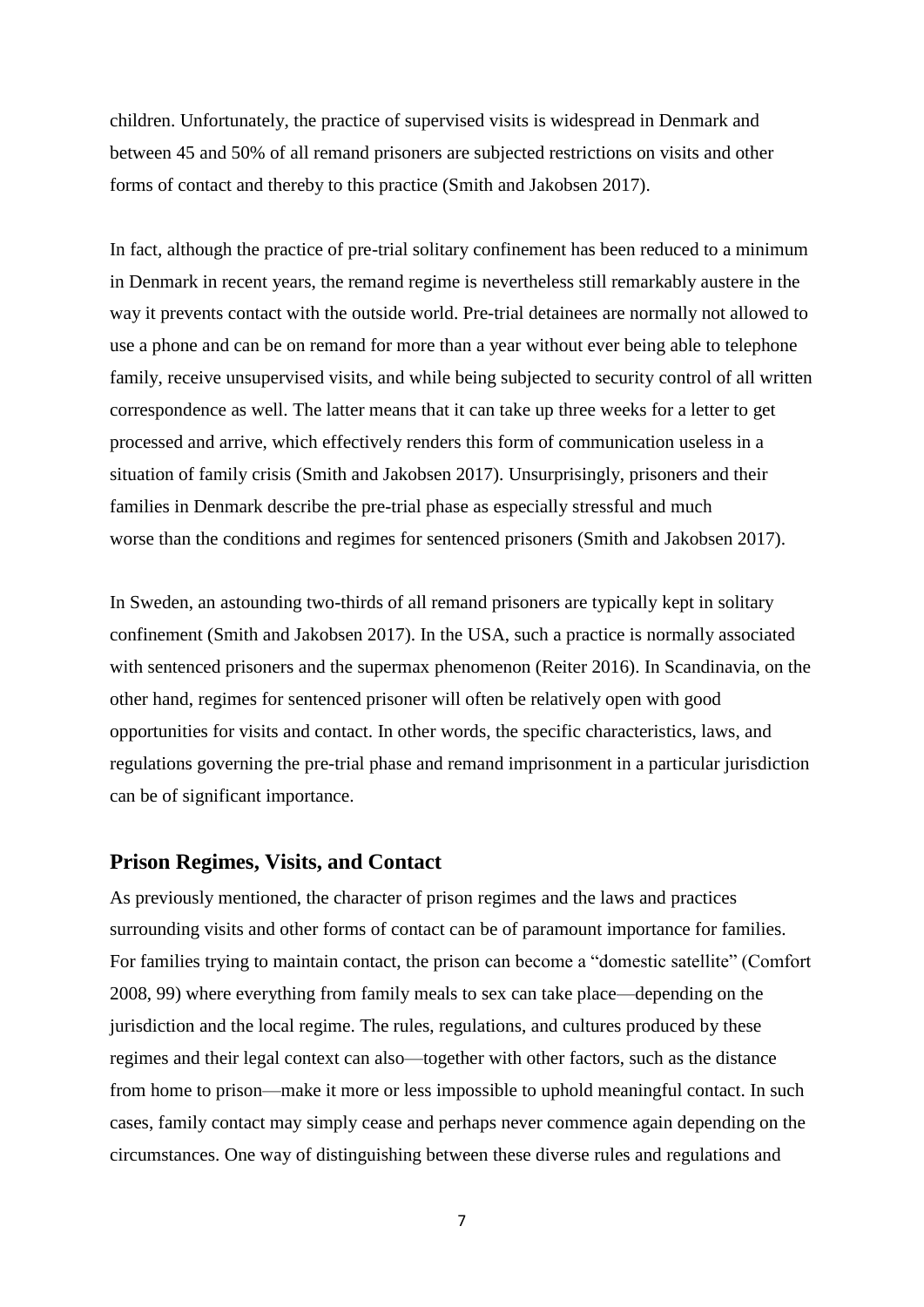their effects upon families is to categorise them as "exclusionary regimes" or "inclusionary regimes" where the former can include, for example, punitive policies such as three-strikes law and abolition of discretionary parole, while the latter can include state family prison policies and welfare support (Foster and Hagan 2015, 137).

One recent article argues that while study after study has documented the negative effects of incarceration for family life, we lack "empirical acknowledgement of the variance in the character of criminal justice contact and family life and, as a result, the dramatic variation in incarceration's impacts for family life" (Wakefield et al. 2016, 13). Similarly, Sara Wakefield argues elsewhere that it is important to "link the conditions of confinement more broadly to family functioning after release" and that studies "focused on the conditions of confinement during the prison boom have tended to focus on the most extreme conditions" such as longterm solitary confinement (Wakefield 2016, 543). Though this may be the case with regard to American research, there are a small number of studies elsewhere that make a point of looking at various forms of prison regimes and conditions and how they affect families in different ways through, for example, different visiting practices (Murray and Farrington 2008, 177; Smith 2014). There has also been some discussion of the work of not only prisons and prison staff, but also police officers, courts, and social workers (Smith 2014). In their discussion of "macro-level state regimes", Foster and Hagan talk about the importance of, for example, "punitive contexts", "criminal law enforcement", and "prisoner reentry processes" in different countries and jurisdictions (Foster and Hagan 2015b, 148).

For example, when looking at the question of prison visits, recent research discusses the importance of having such visits and the importance of the possibilities and conditions in that regard (Aiello and McCorkel 2017; Mitchell et al. 2016; Mowen and Visher 2016). One study looked at 676 individuals imprisoned in Texas who were sampled 30 days before release and two to five months after (Mowen and Visher 2016, 509). The study found that the formerly incarcerated "reported significant increases in both familial emotional support and familial interactions when they experienced greater contact with family members during their term of incarceration" (ibid., 519). Importantly, individuals who reported "barriers to family contact" also reported a "decrease in family relationships after release" (ibid., 519). The possible "barriers" included, for example, having family members placed in prisons too far away, encountering difficult visitation rules, and experiencing that the prisons/jails in question were unpleasant to visit (ibid., 513).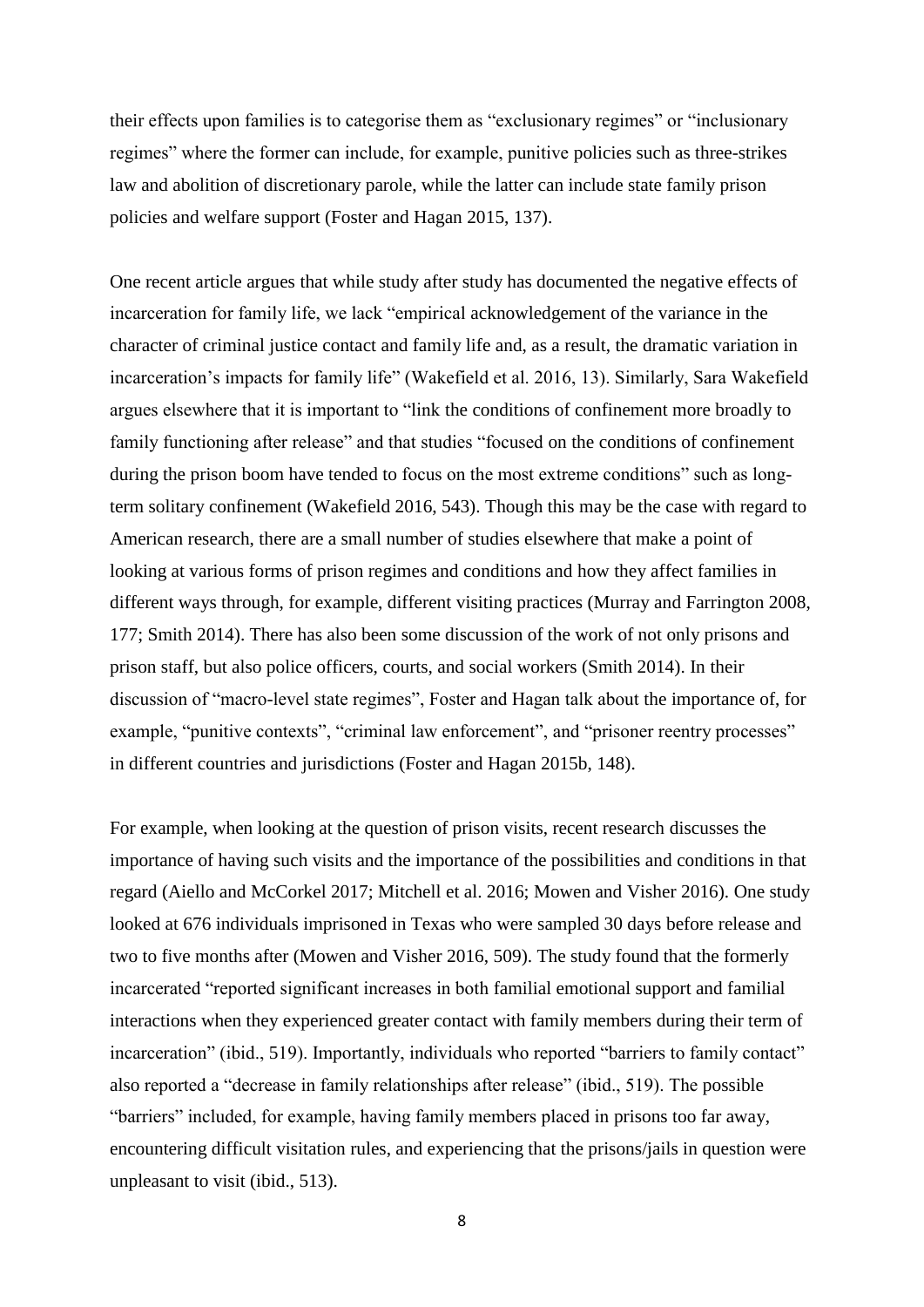A study of a mother-child visitation programme in an American jail found that children of incarcerated parents experienced significant secondary prisonization. For example, the children experienced "changes in their schedules and routines" and especially visits provoked "anxiety, confusion, concern, and attention" over "the jail's effort to discipline their bodies and regulate their emotions" (Aiello and McCorkel 2017, 16). A UK study of the impact of maternal imprisonment identified that many children do not have the opportunity to visit their mothers in prison (Minson 2017). In the UK, the average distance women are held from their home is 60 miles (Women in Prison 2013) which can make visiting prohibitively expensive and difficult to organize. In Minson's study, one eleven-year-old whose mother had been in prison for ten years explained:

"Q So how often do you get to see your Mum?

A Not much. I think we've been like once or twice in the last couple of years. We used to go see her quite a bit but she moved further away and then she moved even further away.

Q So where is she now?

A I don't exactly know. I only know we can't go and see her 'cos we can't afford it". (Daughter of prisoner, in Condry et al. 2016, 629).

In their study of children visiting prisoners in Ireland, Donson and Parkes (2018) highlight the lack of a child-centred approach which would see the children as children first—viewing the visiting process from the child's perspective and foregrounding their needs would result in all children being given access to enhanced visits. Yet in their study they found that the dominant perspective remained rooted in the prisoner: "… *their* responsibility for their children, *their*  rehabilitation. In this context, it is unsurprising that children get 'lost in the process'; they are not recognized as rights holders requiring an institutional approach which responds to their dignity and needs" (Donson and Parkes 2018, 206). Prison regimes, prison policies, and visiting facilities can therefore in themselves severely complicate or discontinue contact. Put differently, we are talking about very important mediators of the effects of imprisonment on families which are often ignored or unaccounted for in quantitative research.

Indeed, prisoners often describe how it can be difficult to have visits and to relate to the world outside and the family they feel that they have let down. Some imprisoned parents choose to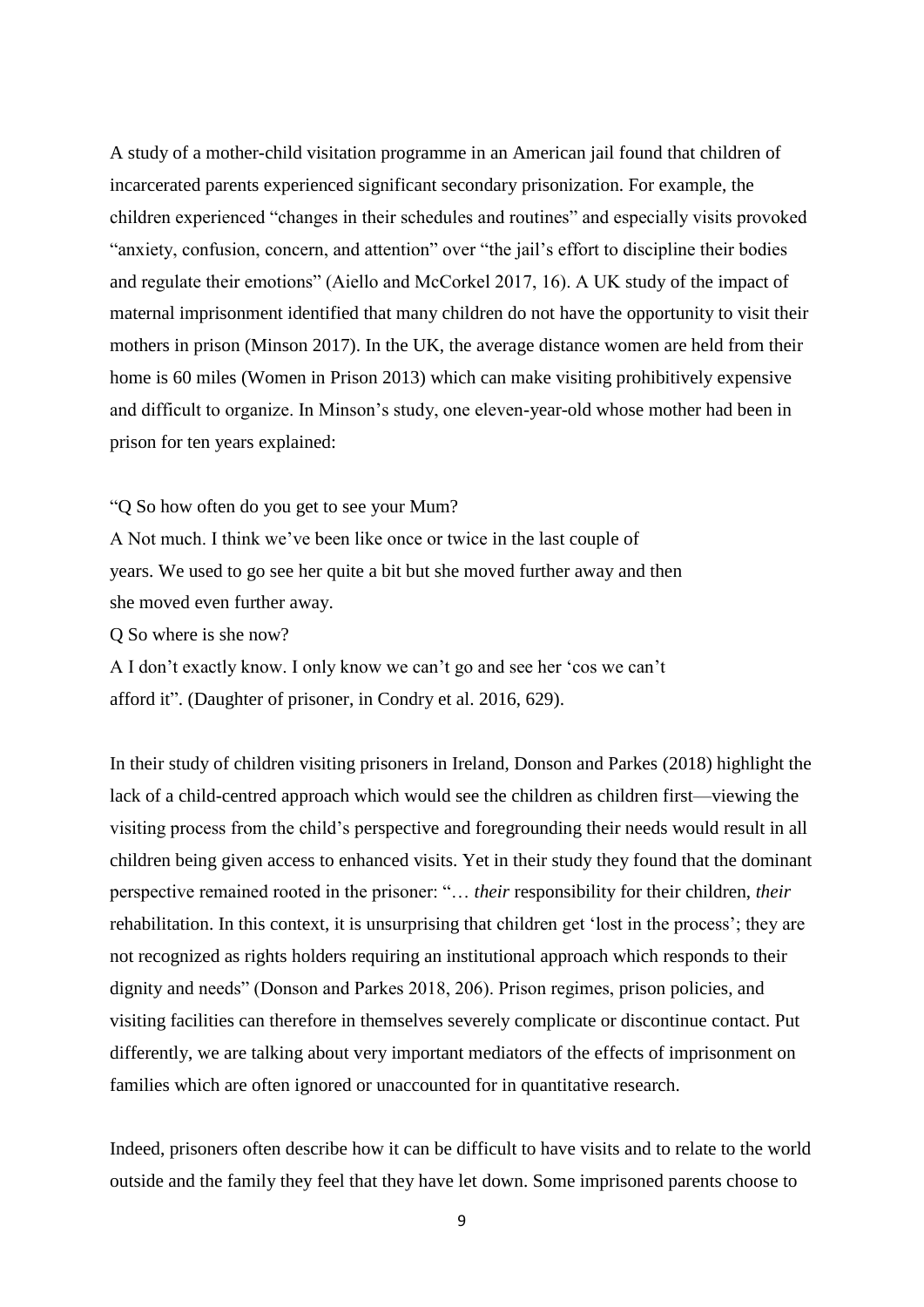opt out of visits for that reason, or sometimes because the visiting conditions are bad. A formerly imprisoned father explains:

"We had a lot of money – that's often the attraction with criminality. But when I was in prison, they [the family] were on income support. They probably felt it as a letdown. That dad is gone, the money's gone and all possibilities are gone. That made me withdraw from them because I couldn't cope with being guilty of that as well. It's not nice to think back on that" (Smith 2014, 63).

As described in qualitative research, family members are also influenced, sometimes extensively, by the rules and regulations of the prisons they interact with in order to maintain contact. According to Comfort, this means that the intimate relationships between prisoners and their partners are "played out in the grip of the 'carceral home'" whereby family members as well as inmates experience "prisonization" (Comfort 2008, 125). This, of course, has detrimental effects upon the children of imprisoned parents. As a Danish mother explained in 2007, if her son wanted to bring a reading book from school into the prison, she "had to go to the most senior staff and practically beg for permission. He's now in third grade – and he still hasn't been allowed to read one line for his dad" (Smith 2014, 64). This can be worse and is prolonged for families of prisoners serving long sentences. In a UK study of the female partners of long-term male prisoners, one partner of a life sentence prisoner described her difficulties interacting with prison staff. Simple inconveniences compounded this difficulty: "But when you're dealing one-to-one with a system that says - go and wait outside in the rain for an hour, no you can't stand in this little bit that's dry. We want you [to] stand there in the rain. And that's what they do to us" (Partner of prisoner, in Kotova 2016 and Condry et al. 2016, 634).

Hutton (2018) describes the way that families are perceived and treated when visiting a prison as a "legally sanctioned stigma": "the labelling and treatment of prisoners' families as a separate group combined with their negative stereotyping as inherently untrustworthy (and potentially criminal) bodies manifests in institutional practices that discriminate against them … This discrimination is bought sharply into focus when comparisons are drawn between the treatment of social visitors (prisoners' families) and official visitors, particularly when we consider differences in how both groups are processed and searched as they enter the prison and the location and condition of visits they are entitled to" (Hutton 2018, 236).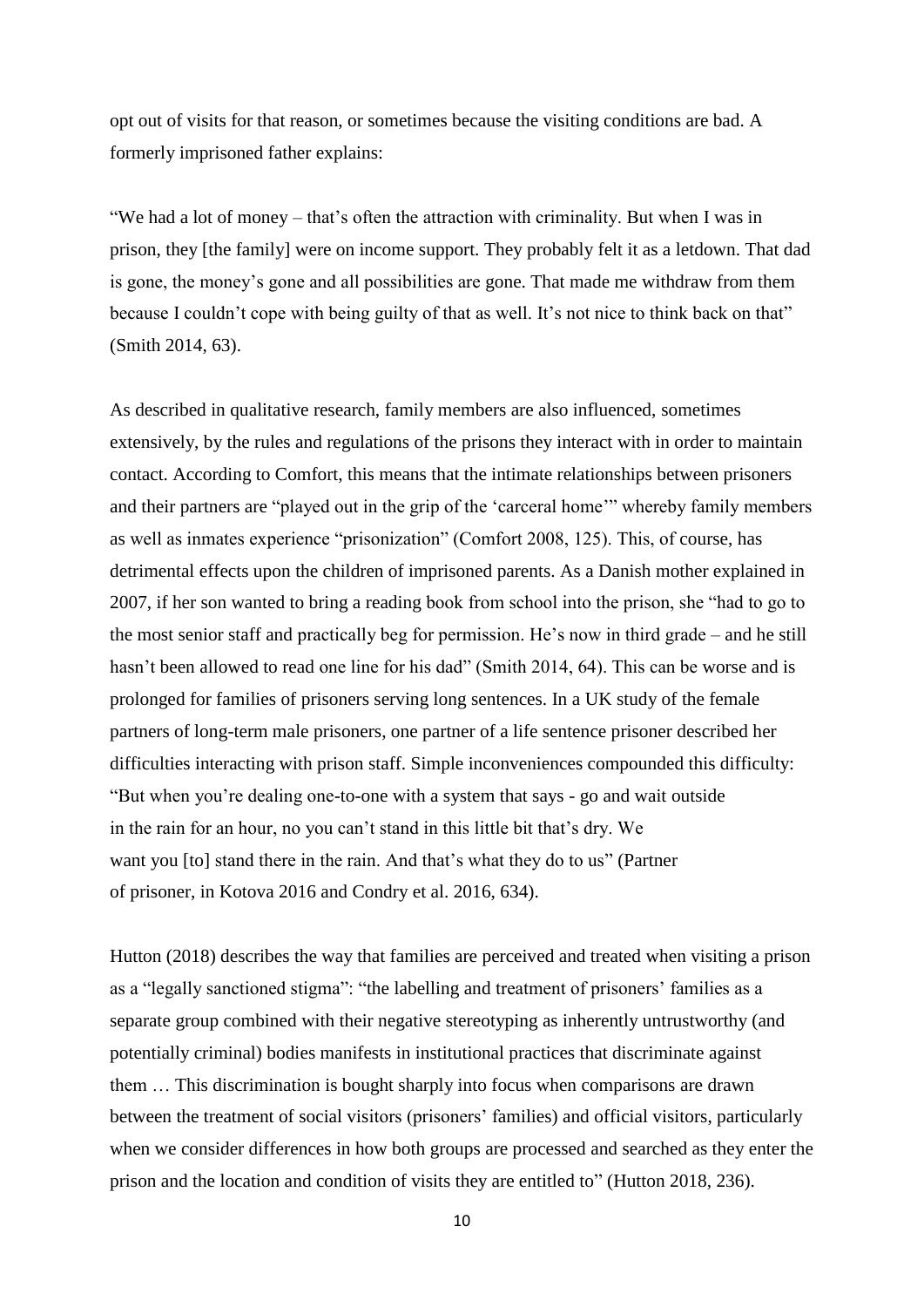Another interesting way of approaching the issue of how prison regimes affect families is offered by Jardine (2017). Jardine looks at different ways of theorizing what a family is and not least what families *do* and why it can be important for a family to display such activities:

"This emphasis on the active processes through which people establish and reinforce their family relationships by doing 'family things' (spending time together, sharing food, engaging in family traditions and telling family stories) sheds light on why seemingly everyday objects and activities, such as photographs and phone calls, are accorded such significance by men and women serving a prison sentence" (Jardine 2017, 4).

Indeed, this is why "families affected by imprisonment utilize a range of resources such as visits, mementos and traditions to actively 'display' family, often in highly individual ways, and to maintain their relationships despite imprisonment" (ibid.).

The history of prison visits has not yet been written, but through different glimpses we can piece together how long the shadows of the isolation practices of the modern penitentiary have stretched and how far into the twentieth century the separation of prisoners and their families was almost absolute in many places. In Denmark, for example, as late as in 1919 a personal description from a prisoner who experienced what was essentially still a commonly applied Pennsylvania model regime reveals how visits and correspondence with the family were severely restricted. Each prisoner was allowed a 15-minute visit every third month, which was awaited with great excitement not only days but also weeks ahead. Correspondence was limited to receiving and sending one letter a month (Smith 2014, 25).

We do not know exactly when these rules began to change and developed into the different practices we see today but although the starting point in the shape of the nineteenth-century modern penitentiary was strikingly uniform, there are today important differences in visiting systems from country to country - from conjugal visits in Scandinavia, for example, to the peculiar model found in the UK and elsewhere where visits take place in big common rooms, and prisoners are ordered to sit on a specific chair without being allowed extended physical contact with visitors, even their children. Also, we know from an English study that as late as in the 1960s a wife could not visit her imprisoned husband more than once per month (Morris 1965, 291). By contrast, today prisoners in an English category B or C prison can expect the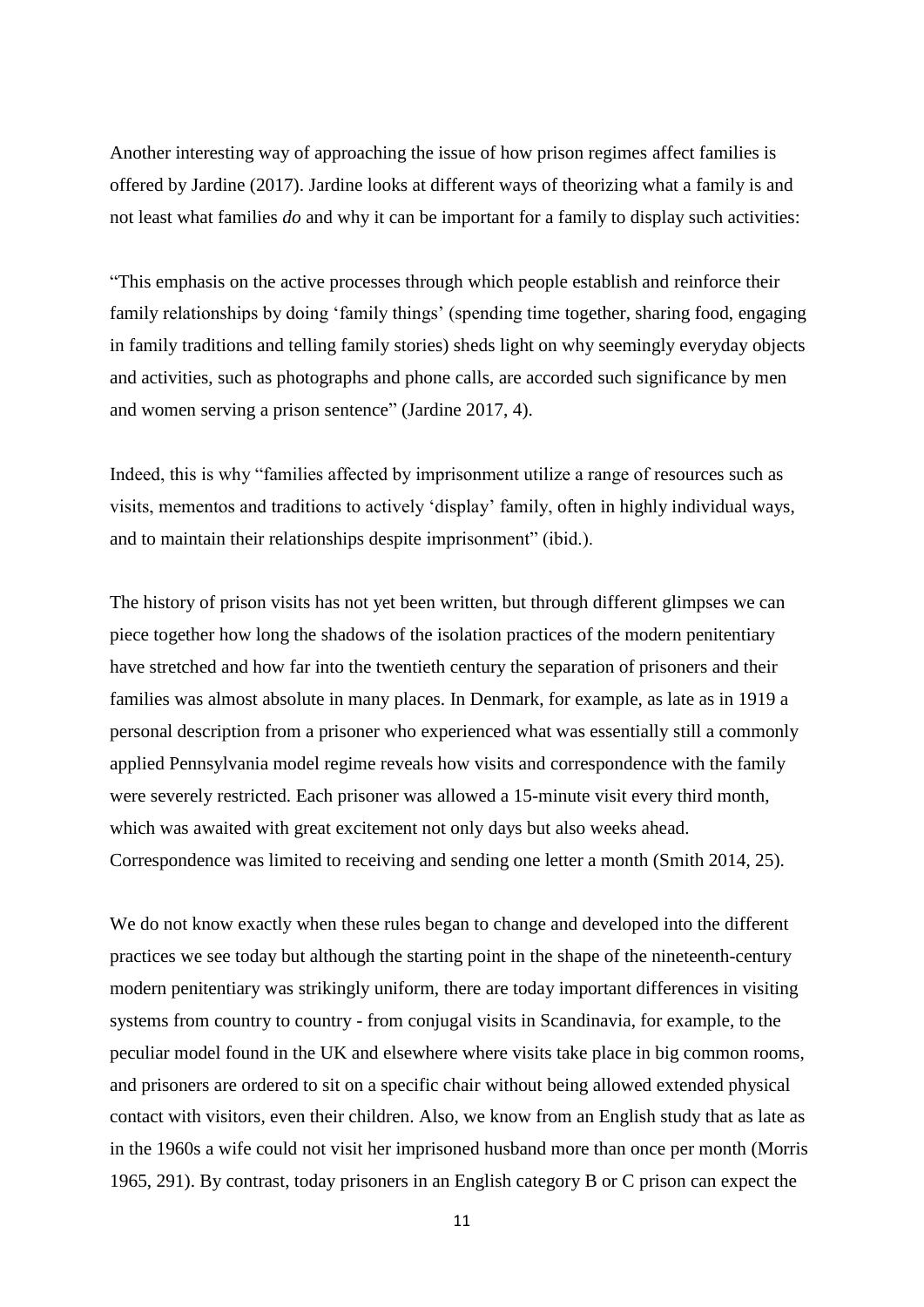possibility of somewhere between one weekly onehour visits and sometimes up to three weekly visits lasting from one to two and a half hours per visit (Moran et al. 2017, 111). During remand, pretrial detainees can in some places in the UK receive visits almost daily and typically at least three times a week, whereas a Danish remand prisoner will normally only be allowed a weekly visit of half an hour or one hour, and very often under the immediate supervision of a police officer (Smith and Jakobsen 2017). But as previously mentioned the rights and conditions are typically much better for sentenced prisoners in Scandinavia, and in some, open prisons visits can take place both inside and outside with ample opportunity for fresh air, playing with children, and so on. In an open prison in Denmark, you are also allowed to have a mobile phone (without Internet connection) in your cell from which you can call your family (Smith 2014).

In prisons in some jurisdictions it is today also possible to stay overnight in special facilities such as visiting apartments. In Norway, parents can in some prisons stay with their children in such apartments overnight, and in Denmark, it is possible for entire families to do this in a number of institutions (Smith 2014). Even in the USA there are prisons which allow family members to spend the night together (Comfort 2008, 101). Conjugal visits also feature in other systems and a study in an Israeli women's prison, for example, found that conjugal visits decrease emotional frustrations (Einat and Rabinovitz 2013). In the Scandinavian case, evidence points in the direction of the 1970s as a time of change but only in the sense that prisoners right to privacy and sexual relations came to the fore (hence the conjugal visits) while the question of their children and the need for contact in that regard were apparently not an issue. During the last decade, however, visiting conditions and policies have undergone very extensive child-friendly reforms in Scandinavia partly based on a human rights and children's rights agenda and "children's officers" responsible for introducing childfriendly procedures and visiting conditions have been introduced across the Scandinavian prison estates (Smith 2014, 2015).

As already touched upon, some regimes can make visits more or less impossible, and some personal circumstances and family situations can also complicate visits. Indeed, while most research underlines how extremely important visiting is for many families and children, this is nevertheless not always the case. As previously discussed, the imprisonment of a family member can be a positive experience for some which allows changes and choices to be made for example for victims of abuse in the family. But, and this arguably goes especially for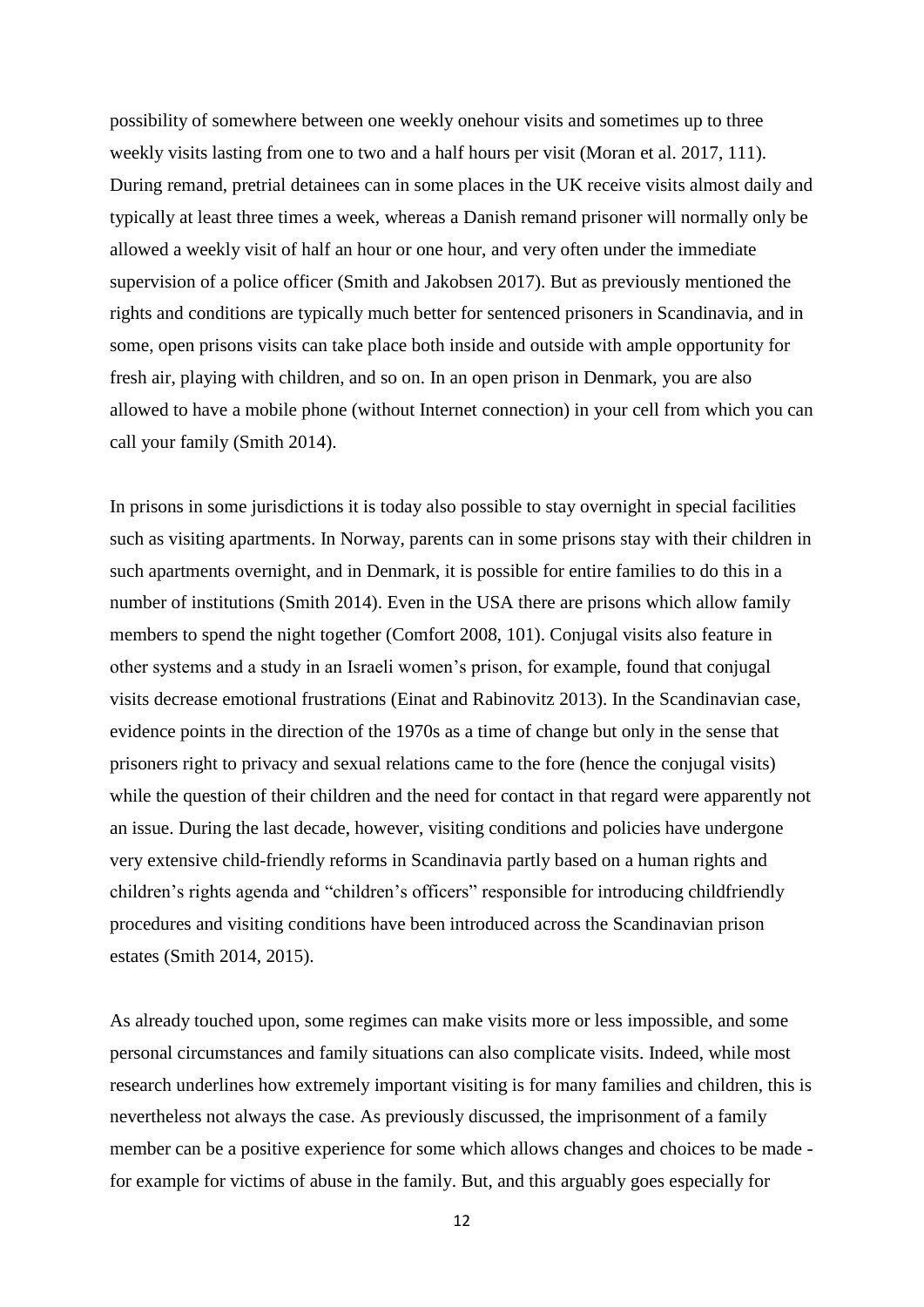children, to a great extent the visiting conditions can in themselves also complicate visits and what they produce. One study based on interviews with "45 caregiver-child dyads", for example, found that the extent to which children found visiting the imprisoned parents "problematic and distressing" could "equate with elevated levels of child trauma symptoms" (Arditti and Savla 2013, 553, 557).

## **Release and Re-entry**

Numerous studies have found the support of family to be important to the successful resettlement of prisoners on release (e.g. Cobean and Power 1978; Ditchfield 1994; Hairston 1998; Home Office 2005; Naser and La Vigne 2006; Nelson et al. 1999; Maldonado 2006; Niven and Stewart 2005; Rocque et al. 2013; Social Exclusion Unit 2002; Visher and Travis 2003). The support provided by families can be practical, in the form of housing, clothing, food, or money; access and guidance in relation to jobs or education; emotional support, feeling cared for and connected; and in some cases direct care for those managing a physical or mental illness on release.

One government review in the UK found that prisoners receiving at least one visit during their sentence were more likely to secure accommodation and employment and therefore less likely to reoffend (Niven and Stewart 2005). More recently, in their analysis of data from a longitudinal survey of male prisoners in England and Wales, Brunton-Smith and McCarthy (2017) found a particular effect from parental visits to prisoners - visits from parents were influential in improving prisoners' relations with their family and subsequently those prisoners that experienced improved family relations were significantly less likely to reoffend. However, their findings show that strong family relationships on entry to prison do not automatically translate into positive resettlement outcomes upon release:

"Rather it is the *strengthening* of these attachments throughout the prison sentence (and beyond), which has a sustained impact on reducing reoffending risks, albeit an effect that is diminished when considered two years after release. This positive effect of improving family relations is also evident when considering abstaining from class A drug use and successfully finding employment on release from prison" (Brunton-Smith and McCarthy 2017, 14).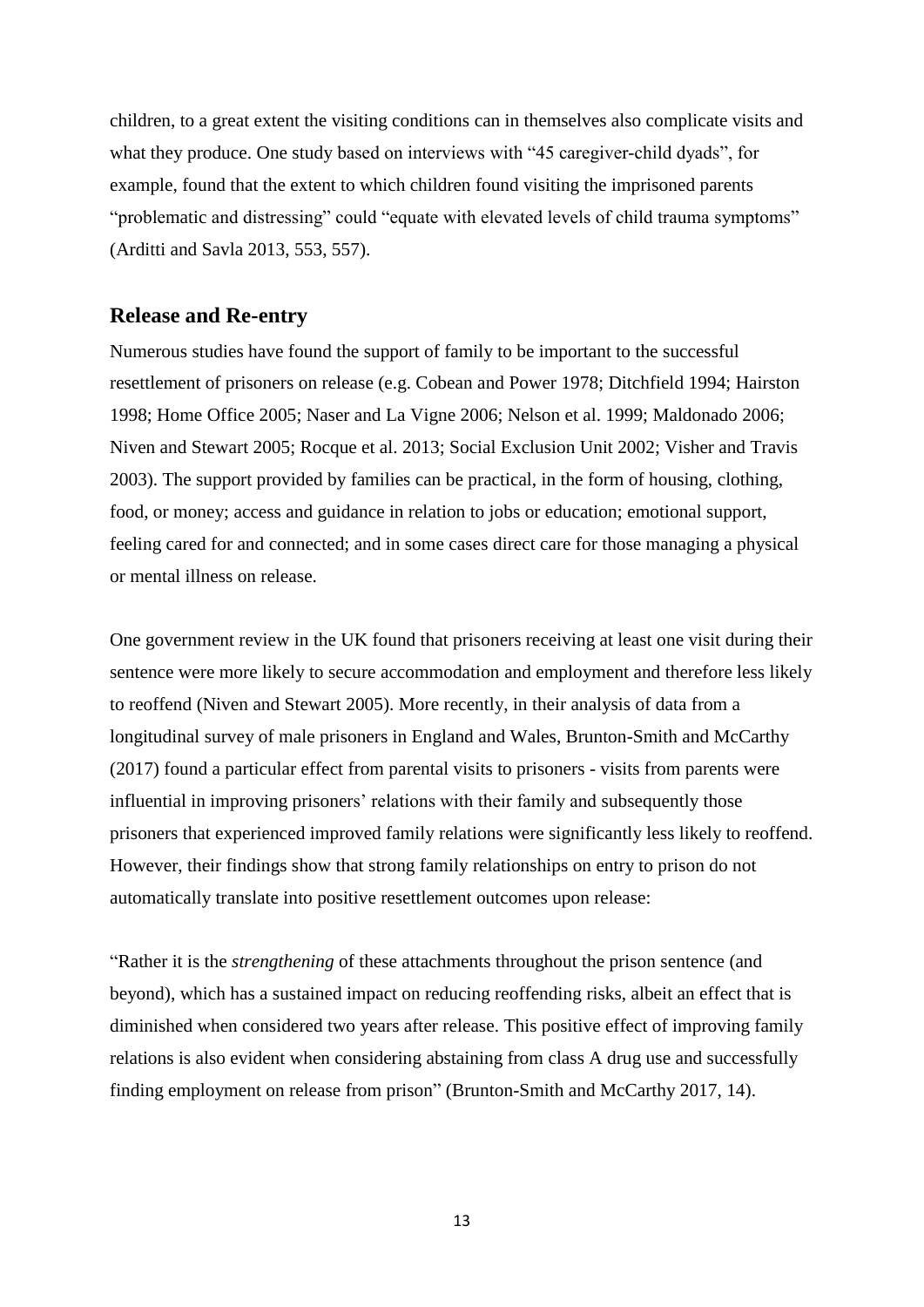In their study of 39 family pairs of British male prisoners and their (ex-) partners before and after release, Markson et al. (2015) found that family relationships predicted positive outcomes with finding accommodation, alcohol and drug use, the extent to which ex-prisoners felt they were coping with resettlement challenges, and the quality of post-release family relations.

However, in their study difficulties with employment and finance were not related to previous family relations nor to the other resettlement outcomes. Their findings therefore suggest that family relationships do not provide a general protective influence during resettlement, but rather that there is a strong effect of family relationships on social and emotional aspects. A decade ago, Codd (2007) wrote about the "rediscovery" of the importance of family ties within the field of desistance and government policy. Numerous studies had found that strong family ties helped to prevent reoffending and facilitate reintegration. As Codd notes, this had led to a range of measures designed to make prisons more family-friendly, such as extended visits. Codd critiques the notion of these measures being utilized to support the successful reintegration of prisoners and argues that families should be supported for their own sake, rather than as instruments of penal policy. She argues for caution in making families responsible for a prisoner's successful resettlement and also highlights the gendered nature of care provided to prisoners by family members who are often female and adding to preexisting caring responsibilities. Jardine echoes the burden placed upon families if they are required to offer support and yet are unsupported themselves (Jardine 2015).

The numbers here are substantial—for example, Wagner and Rabuy estimate that there are 840,000 people on parole in the USA and 3.7 million on probation (Wagner and Rabuy 2017), resulting in millions of family members affected by restrictions placed on a prisoner after release. However, it is also important that we do not treat prisoners' families as a single, homogenous group - as Rodriguez (2016) has argued, it is important to recognize the nuances and complexities of family life when considering the families of prisoners. This includes a consideration of the effects of antisocial behavior and criminality on family life. As well as being directly affected by a family member's criminality, families may have had to contend with mental illness, substance misuse, and histories of physical or sexual abuse, all of which could make a significant difference to how they experience incarceration and how they experience release and re-entry. As Rodriguez argues, there is a need to recognize the toll this can take on families which includes the personal, cultural, and structural challenges they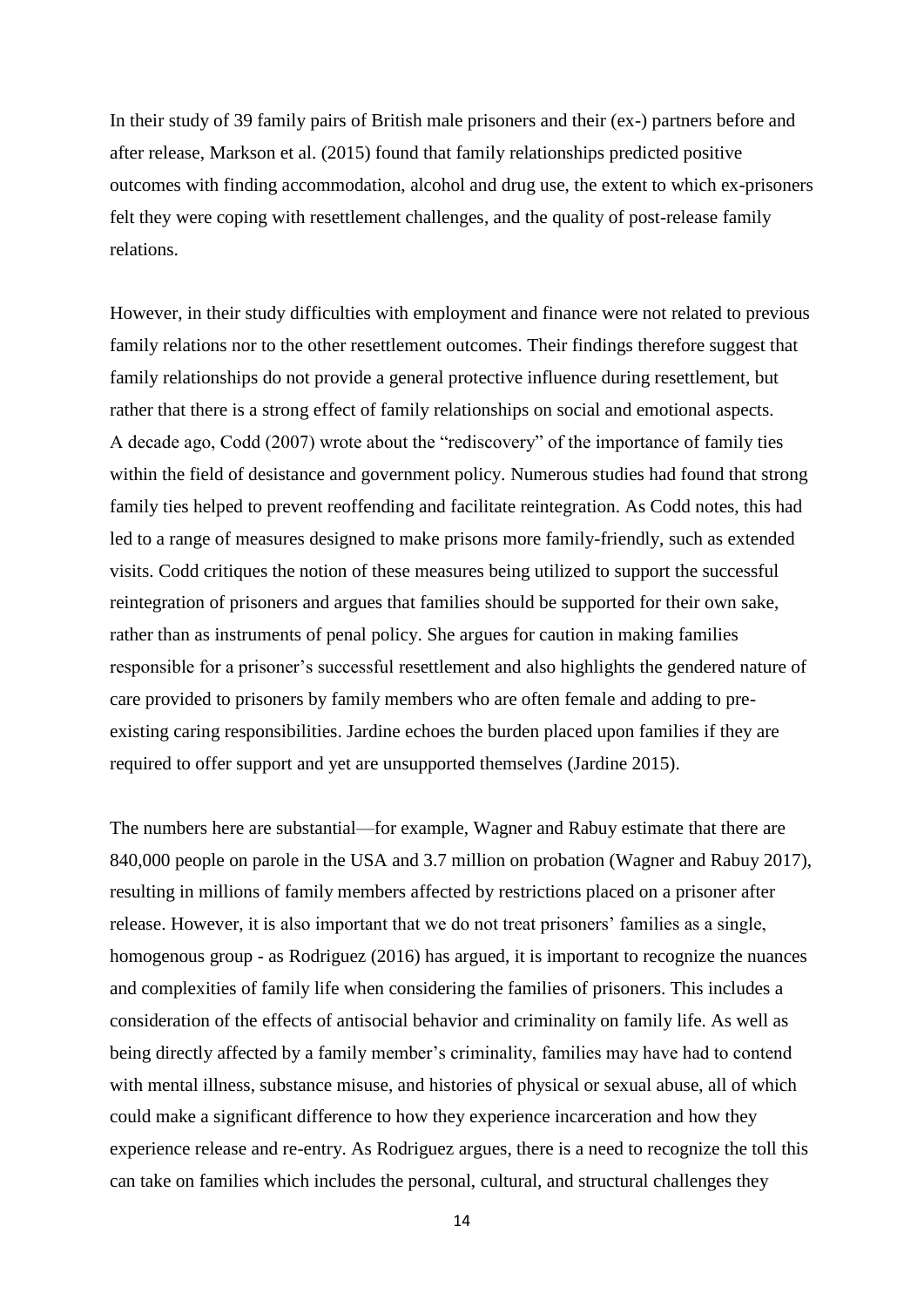might face, which can hinder family members' ability to seek assistance and also crucially to provide support to the prisoner on release.

Although family support may have a range of benefits, it also should be noted that the point of release can be a time when family relationships are particularly fragile (Wildeman and Western 2010). Reintegration into family relationships can present a range of challenges, not least the renegotiation of family relationships that have been previously mediated through the Prison. As Martinez and Christian (2009) show in their study of family relationships on release, both the former prisoner and the family must begin to negotiate the challenge of giving and receiving support. Comfort (2018) explores the challenges faced by families when men return to the home from prison and in particular the shifts in gendered relationship dynamics that must be managed. Prison requires prisoners and their partners to enact particular forms of masculinity and femininity which then change when the man returns home:

"men's and women's understandings of what it means to "be a man" shift to encompass behaviours and achievements that are difficult for men with conviction histories to attain, and the profound dissatisfaction both parties feel about the failure to enact this manhood translates into conflict in the relationship … the rising use of confinement may contribute to strife within the family, and thus how the state's power to punish reverberates daily in the social roles and interactions of some of society's most vulnerable members" (Comfort 2018, 74).

Experiences of release can also vary greatly according to the type and length of sentence. Comfort (2016) explores the problem of the hardships posed for families of repeated brief jail stays and community supervision of their loved ones, which she argues are "uniquely destabilizing" and distinct from the hardships that arise during imprisonment. Families will also experience particular problems when long-term prisoners are released. There are likely to be additional and ongoing difficulties for those related to lifers, other prisoners released on licence, or to sex offenders who might be subject to further restrictions on release from prison. In Condry's (2007) study of the relatives of serious offenders in the UK, several interviewees were preoccupied with the restrictions that would follow the offender being placed on the sex offenders' register and how these would affect their lives. The relatives in this study also reported further difficulties in re-grouping as a family, re-negotiating family responsibilities,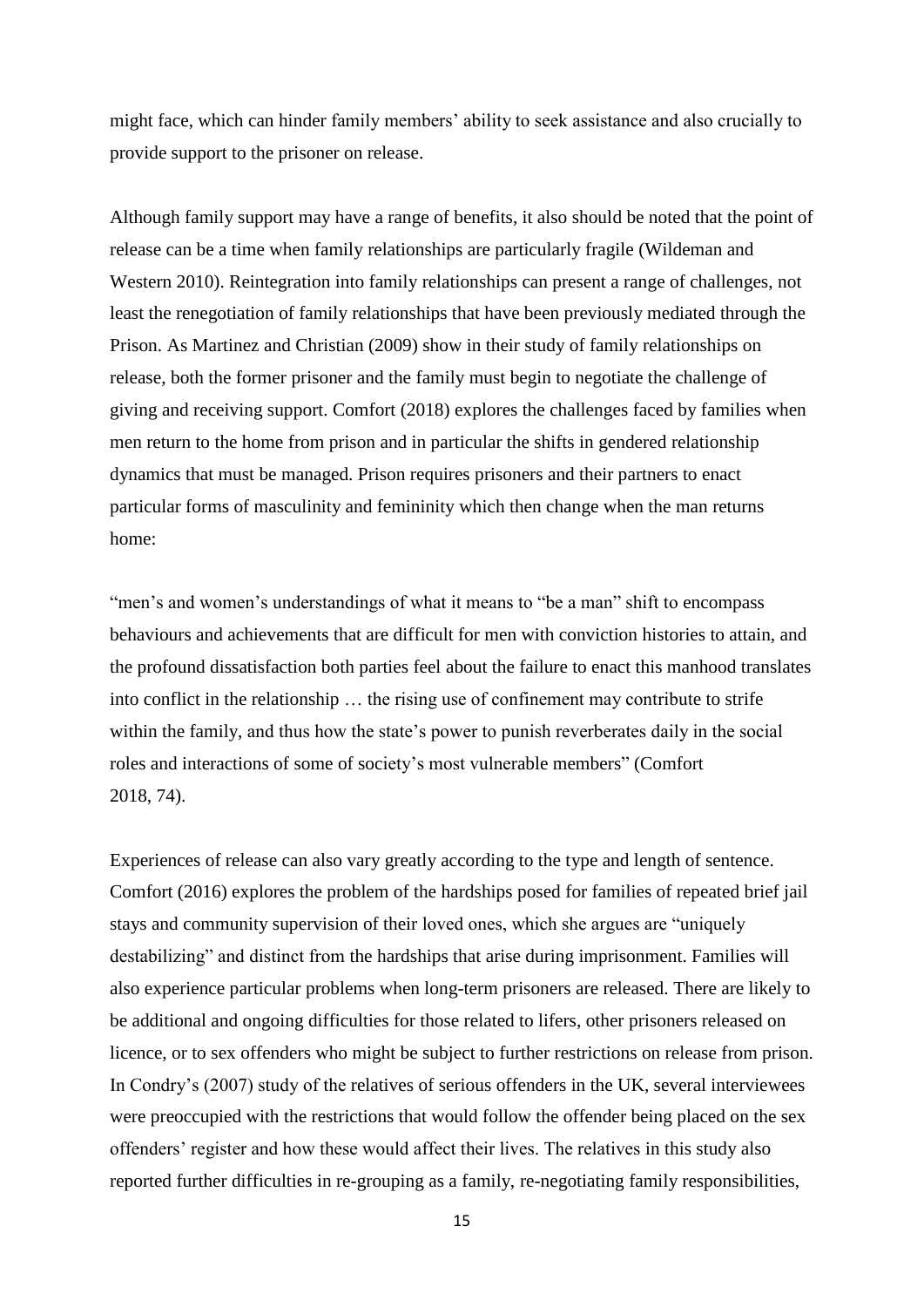and a significant lack of accessible support. Problems such as ongoing stigmatization and exclusion, accommodation, and employment are all likely to worsen when the offence is a serious one. In the long term, relatives in Condry's study even worried what they would tell children as they grew up, and some interviewees even mentioned concern over what to tell future grandchildren (Condry 2007).

Taken together, the above research clearly demonstrates how all stages of the criminal justice process from arrest procedures and pre-trial practices to prison regimes, visiting conditions, release and re-entry can have immense importance for the families involved. Qualitative research suggests that individual occurrences, such as the arrest situation, and individual factors, such as the regime for prison visits, in themselves can have severe consequences and, in case of the latter, perhaps make the difference between whether or not contact is maintained at all. It therefore seems absolutely necessary to take a holistic approach which considers the experiences of families of prisoners and their circumstances across the criminal justice process when addressing the effects of imprisonment upon them.

#### **References**

Aiello, Brittnie, and Jill McCorkel. 2017. "'It Will Crush You Like a Bug': Maternal Incarceration, Secondary Prisonization, and Children's Visitation." *Punishment & Society* 20(3): 351–374.

Arditti, J.A., and J. Savla. 2013. "Parental Incarceration and Child Trauma Symptoms in Single Caregiver Homes." *Journal of Child & Family Studies* 24(3): 551–561.

Bartlett, Tess S., Catherine A. Flynn, and Christopher J. Trotter. 2018. "'They Didn't Even Let Me Say Goodbye': A Study of Imprisoned Primary Carer Fathers at the Point of Arrest in Victoria, Australia." *Child Care in Practice* 24(2): 115–130.

Boswell, Gwyneth, and Peter Wedge. 2007. *Imprisoned Fathers and Their Children*. London: Jessica Kingsley Publishers.

Brunton-Smith, I., and D.J. McCarthy. 2017. "The Effects of Prisoner Attachment to Family on Reentry Outcomes: A Longitudinal Assessment." *The British Journal of Criminology* 57(2): 463–482.

Christensen, Else. 1999. *Forældre i Fængsel*. Copenhagen: SFI.

Cobean, Susan C., and Paul W. Power. 1978. The Role of the Family in the Rehabilitation of the Offender. *International Journal of Offender Therapy and Comparative Criminology* 22: 29–39.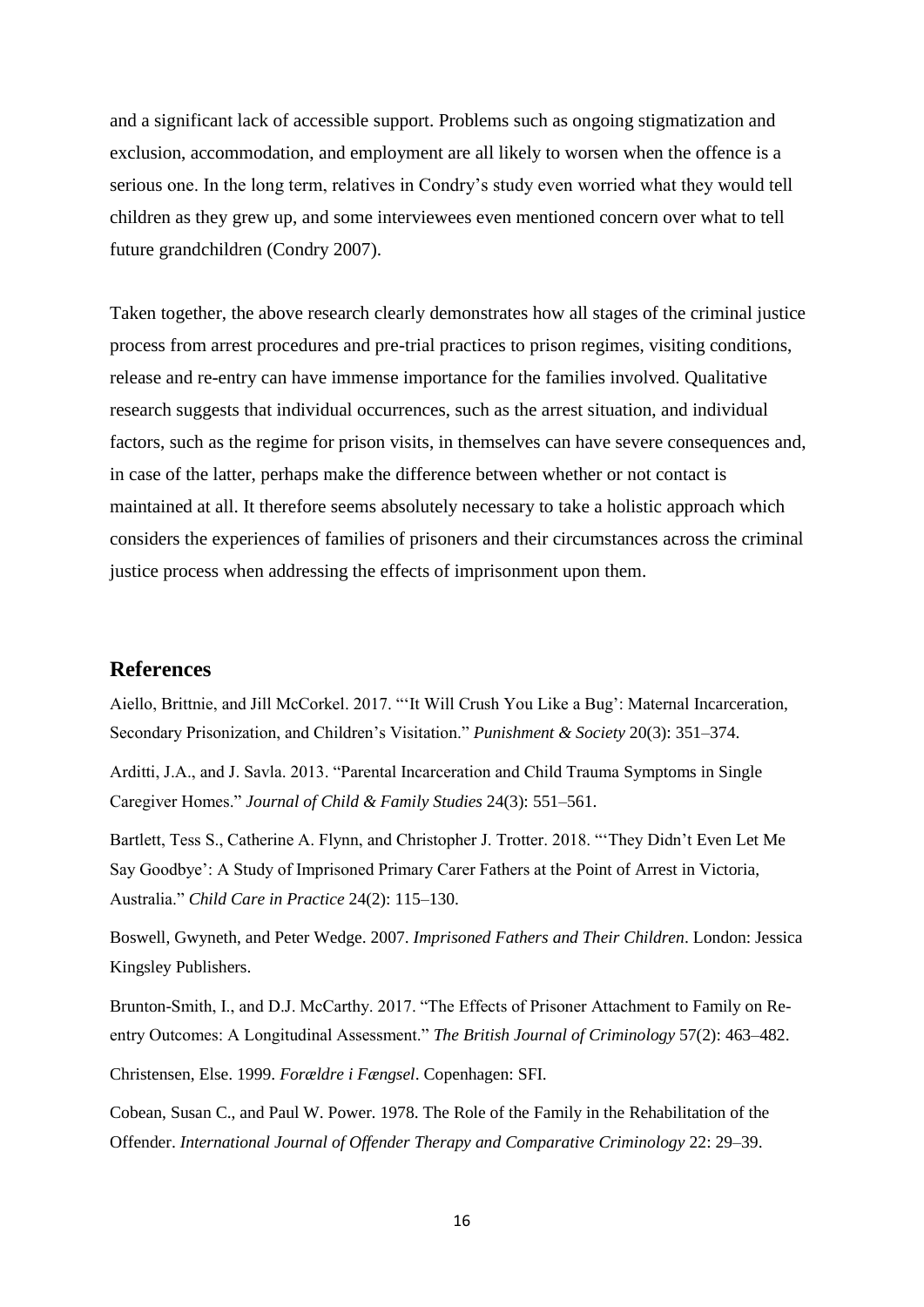Codd, Helen. 2007. "Prisoners' Families and Resettlement: A Critical Analysis." *The Howard Journal*  46(3): 255–263.

Codd, Helen. 2008. *In the Shadow of Prison: Families, Imprisonment and Criminal Justice*. Cullompton, UK: Willan Publishing.

Comfort, Megan. 2008. *Doing Time Together: Love and Family in the Shadow of the*

*Prison*. University of Chicago Press.

Comfort, Megan. 2016. "'A Twenty-Hour-a-Day Job': The Impact of Frequent Low-Level Criminal Justice Involvement on Family Life." *The Annals of the American Academy of Political and Social Science* 665(1): 63–79.

Comfort, Megan. 2018. "'I'm the Man and He's the Woman!': Gender Dynamics Among Couples During and After Prison." In *Prisons, Punishment and the Family: Towards a New Sociology of Punishment?* edited by R. Condry and P. Smith. Oxford: Oxford University Press.

Condry, Rachel. 2007. *Families Shamed: The Consequences of Crime for Relatives of Serious Offenders*. Cullompton: Willan.

Condry, Rachel, Anna Kotova, and Shona Minson. 2016. "Social Injustice and Collateral Damage: The Families and Children of Prisoners." In *The Handbook on Prisons*, edited by Yvonne Jewkes, Jamie Bennett, and Ben Crewe, 2nd ed. Abingdon: Routledge.

Ditchfield, John. 1994. "Family Ties and Recidivism." (Home Office Research Bulletin No. 36). London: Home Office.

Donson, Fiona, and Aisling Parkes. 2018. "Rights and Securing in the Shadow of the Irish Prison." In *Prisons, Punishment and the Family: Towards a New Sociology of Punishment?* edited by R. Condry and P. Smith. Oxford: Oxford University Press.

Einat, Tomer, and Sharon Rabinovitz. 2013. "A Warm Touch in a Cold Cell: Inmates' Views on Conjugal Visits in a Maximum-Security Women's Prison in Israel." *International Journal of Offender Therapy and Comparative Criminology* 57(12): 1522–1545.

Einat, Tomer, Inbal Harle-Aviram, and Sharon Rabinovitz. 2013. "Barred from Each Other: Why Normative Husbands Remain Married to Incarcerated Wives - An Exploratory Study." *International Journal of Offender Therapy and Comparative Criminology* 59(6): 654–679.

Foster, Holly, and John Hagan. 2015. "Punishment Regimes and the Multilevel Effects of Parental Incarceration: Intergenerational, Intersectional, and Interinstitutional Models of Social Inequality and Systemic Exclusion." *Annual Review of Sociology* 41: 135–158.

Goffman, Alice. 2014. *On the Run: Fugitive Life in an American City*. Chicago: University of Chicago Press.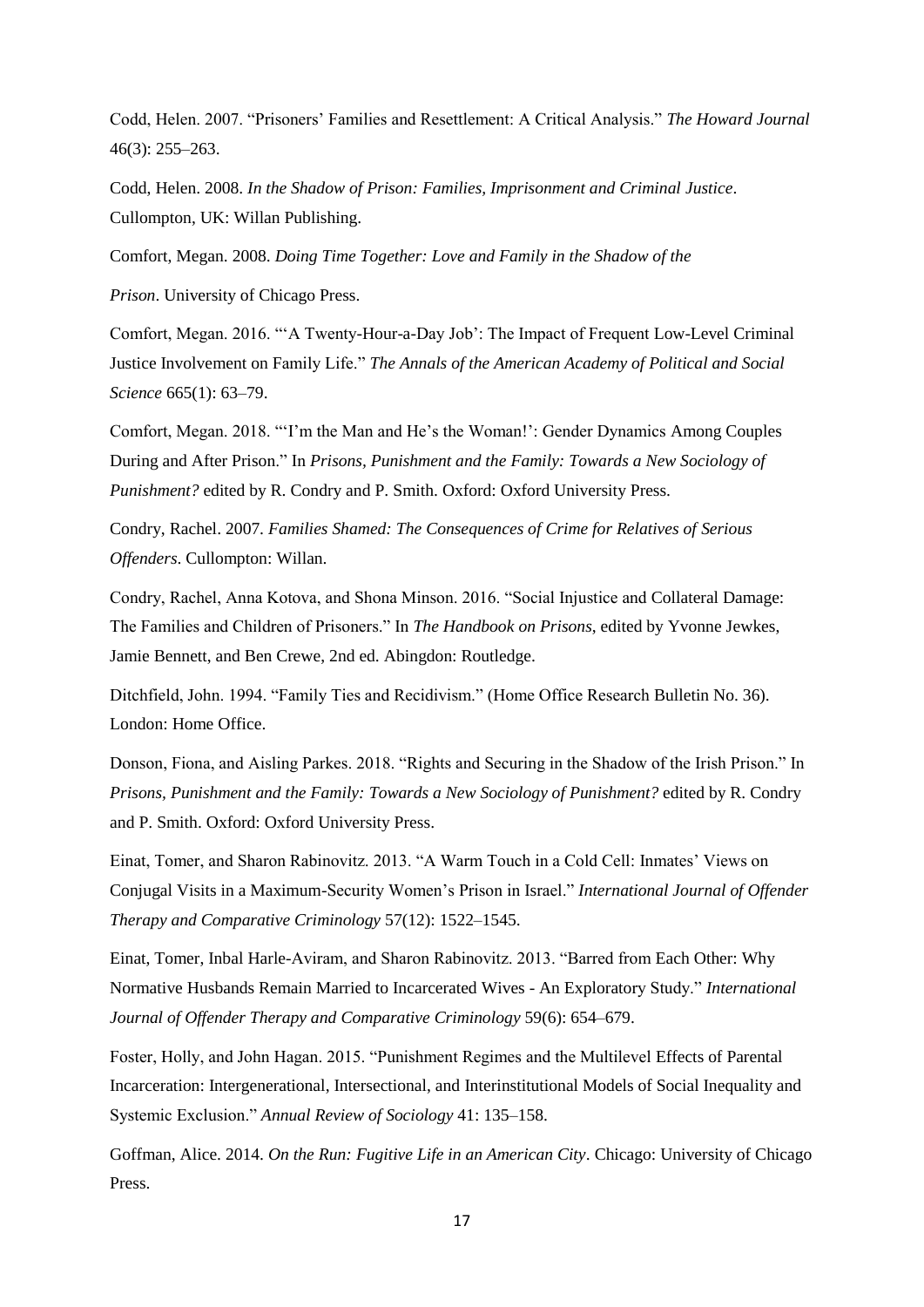Hairston, Creasie Finney. 1998. "Family Ties During Imprisonment: Do They Influence Future Criminal Activity?" *Federal Probation* 52(1): 48–52.

Haney, Craig. 2003. "Mental Health Issues in Long-Term Solitary and 'Supermax' Confinement." *Crime and Delinquency* 49(1): 124–156.

Holmgren, Bengt, Thomas Frisell, and Bo Runeson. 2007. "Psykisk hälsa hos häktade med restriktioner." Kriminalvården, Projektnummer: 2007: 1.

Home Office. 2005. "Resettlement Outcomes on Release from Prison in 2003." (Home Office Research Findings No. 248). London: HMSO.

Hutton, Marie. 2018. "The Legally Sanctioned Stigma of Prisoners' Families." In *Prisons, Punishment and the Family: Towards a New Sociology of Punishment?* edited by R. Condry and P. Smith. Oxford: Oxford University Press.

Jardine, Cara. 2015. *Constructing Family in the Context of Imprisonment: A Study of Prisoners and Their Families in Scotland*. Unpublished PhD Thesis, University of Edinburgh.

Jardine, Cara. 2017. "Constructing and Maintaining Family in The Context of Imprisonment." *The British Journal of Criminology*.

Kotova, Anna. 2016. *'He's Got a Life Sentence, but I Have a Life Sentence to Cope with as Well': The Experiences of Long-Term Prisoners' Partners*. Unpublished DPhil Thesis, University of Oxford.

Maldonado, Solangel. 2006. "Recidivism and Paternal Engagement." *Family Law Quarterly* 40: 191– 212.

Markson, Lucy, Frederik Lösel, Karen Souza, and Caroline Lanksey. 2015. "Male Prisoners' Family Relationships and Resilience in Resettlement." *Criminology and Criminal Justice* 15(4): 423–441.

Martinez, Damien J., and Johnna Christian. 2009. "The Familial Relationships of Former Prisoners Examining the Link Between Residence and Informal Support Mechanisms." *Journal of Contemporary Ethnography* 38(2): 201–224.

Mazza, Carl. 2000. "And Then the World Fell Apart: The Children of Incarcerated Fathers." *Families in Society: The Journal of Contemporary Services* 83(5): 521–529.

McDermott, Kathleen, and Roy D. King. 1992. "Prison Rule 102: 'Stand by Your Man'." In *Prisoners' Children: What Are the Issues?* edited by R. Shaw. London: Routledge.

Minson, Shona. 2017. *Who Cares? Analysing the Place of Children in Maternal Sentencing Decisions in England and Wales*. Unpublished DPhil Thesis, University of Oxford.

Mitchell, Meghan M., Kallee Spooner, Di Jia, and Yan Zhang. 2016. "The Effect of Prison Visitation on Reentry Success: A Meta-Anaysis." *Journal of Criminal Justice* 47: 74–83.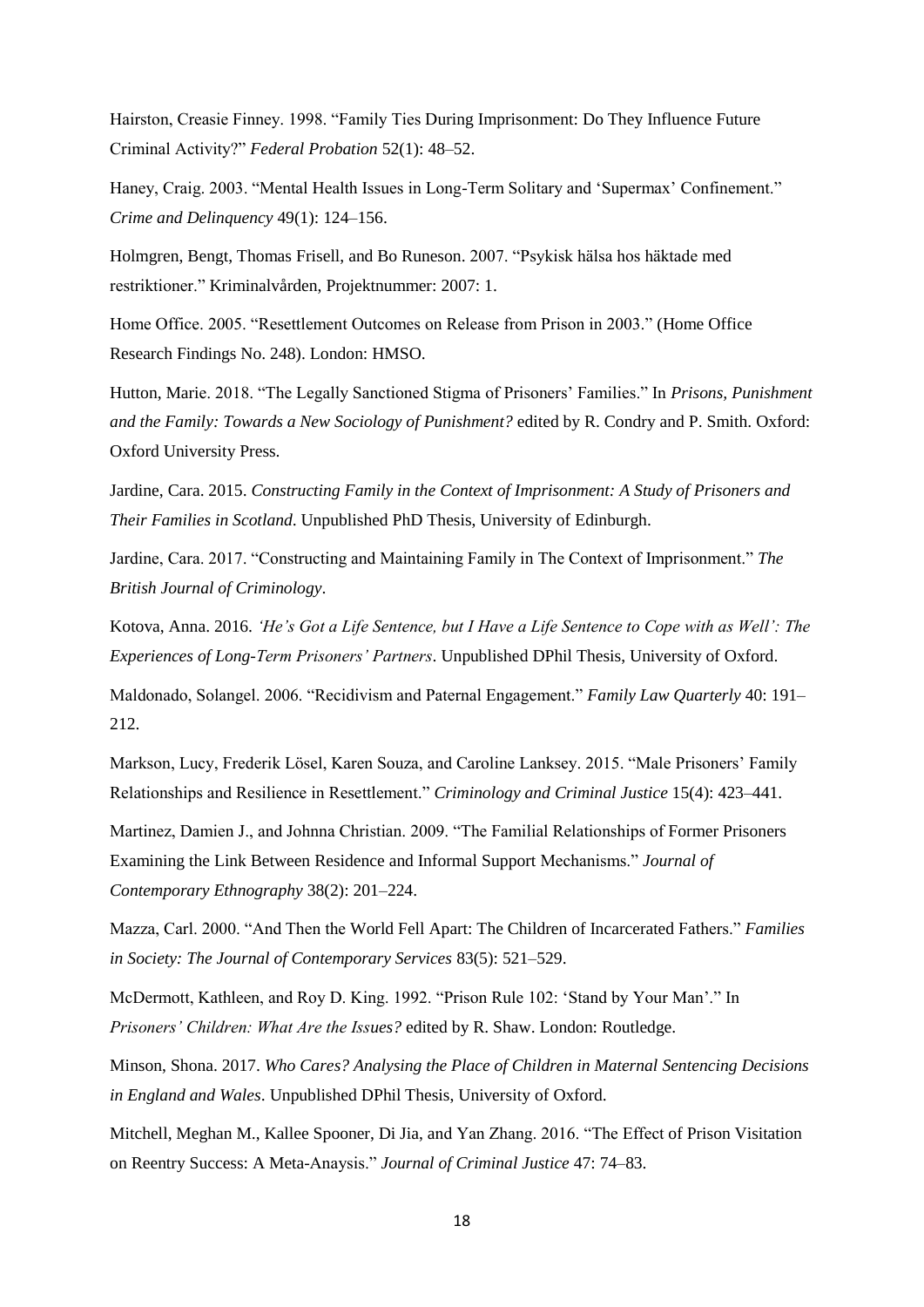Moran, Dominique, Marie A. Hutton, Louise Dixon, and Tom Disney. 2017. "'Daddy Is a Difficult Word for Me to Hear': Carceral Geographies of Parenting and the Prison Visiting Room as a Contested Space of Situated Fathering." *Children's Geographies* 15(1): 107–121.

Morris, Pauline. 1965. *Prisoners and their Families*. New York: Hart publishing company.

Mowen, Thomas J., and Christy A. Visher. 2016. "Changing the Ties That Bind: How Incarceration Impacts Family Relationships." *Criminology & Public Policy* 15(2): 503–528.

Murray, Joseph, and David Farrington. 2006. "Evidence-Based Programs for Children of Prisoners." *Criminology & Public Policy* 5(4): 721–736.

Murray, Joseph, and David Farrington. 2008. "The Effects of Parental Imprisonment on Children." *Crime and Justice* 37(1): 133–206.

Naser, Rebecca L., and Nancy G. La Vigne. 2006. "Family Support in the Prisoner Reentry Process: Expectations and Realities." *Journal of Offender Rehabilitation* 43: 93–106.

Nelson, Marta, Perry Deess, and Charlotte Allen. 1999. *The First Month Out: Postincarceration Experiences in New York City*. New York: Vera Institute of Justice.

Niven, Stephen, and Duncan Stewart. 2005. "Resettlement Outcomes on Release from Prison in 2003." (Home Office Findings No. 248). London: Home Office.

Reiter, Keramet. 2016. *23/7: Pelican Bay Prison and the Rise of Long-Term Solitary Confinement*. New Haven: Yale University Press.

Rocque, Michael, David M. Bierie, Chad Posick, and Doris L MacKenzie. 2013. "Unraveling Change: Social Bonds and Recidivism Among Released Offenders." *Victims and Offenders* 8: 209–230.

Rodriguez, Nancy. 2016. "Bridging the Gap Between Research and Practice: The Role of Science in Addressing the Effects of Incarceration on Family Life." *The Annals of the American Academy of Political and Social Science* 665(1): 231–240.

Shalev, Sharon. 2009. *Supermax: Controlling Risk Through Solitary Confinement.* Cullompton: Willan.

Siegel, J.A. 2011. *Disrupted Childhoods: Children of Women in Prison*. New Brunswick, NJ: Rutgers University Press.

Smith, Peter Scharff. 2006. "The Effects of Solitary Confinement on Prison Inmates: A Brief History and Review of the Literature." *Crime and Justice* 34(1): 441–528.

Smith, Peter Scharff. 2011. "A Critical look at Scandinavian Exceptionalism. Welfare State theories, Penal Populism, and Prison Conditions in Denmark and Scandinavia." In *Nordic Prison Practice and*